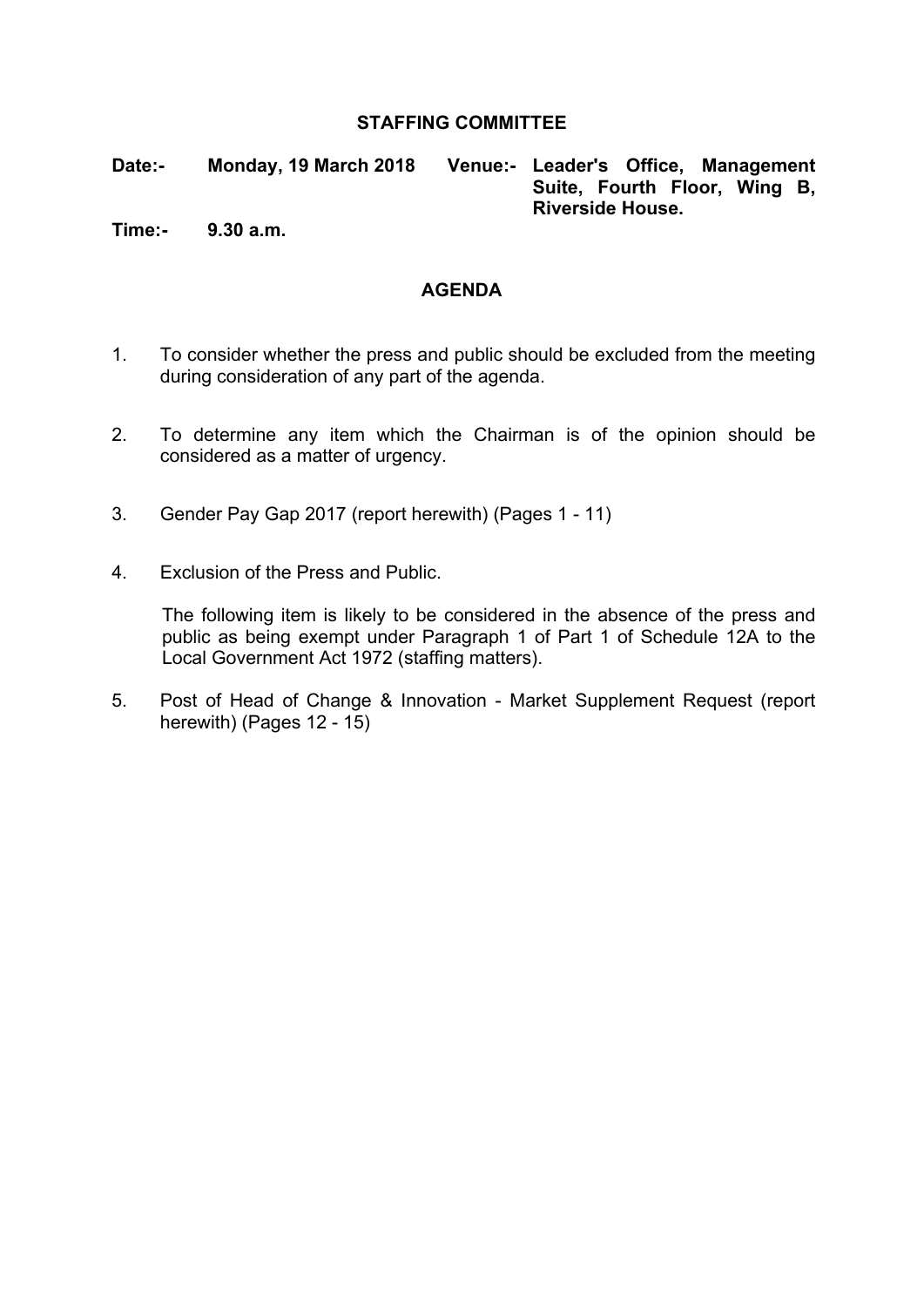## Page 1 Agenda Item 3



Public Report

**Summary Sheet**

**Staffing Committee Report**

**Gender Pay Gap 2017**

**Is this a Key Decision and has it been included on the Forward Plan?** No

**Officer Approving Submission of the Report** Head of Human Resources – Sue Palfreyman

**Ward(s) Affected** None

**Executive Summary** This report sets out the information the Council is expected to publish under Gender Pay Gap reporting legislation.

#### **Recommendations**

Staffing Committee is asked to recommend publication of the narrative at appendix 1.

**List of Appendices Included** Appendix 1 Gender Pay Gap 2017

#### **Background Papers**

Equality Act 2010 Gender Pay Gap Reporting in the Public Sector (Government Equalities Office)

**Consideration by any other Council Committee, Scrutiny or Advisory Panel** None

**Council Approval Required** No

**Exempt from the Press and Public** No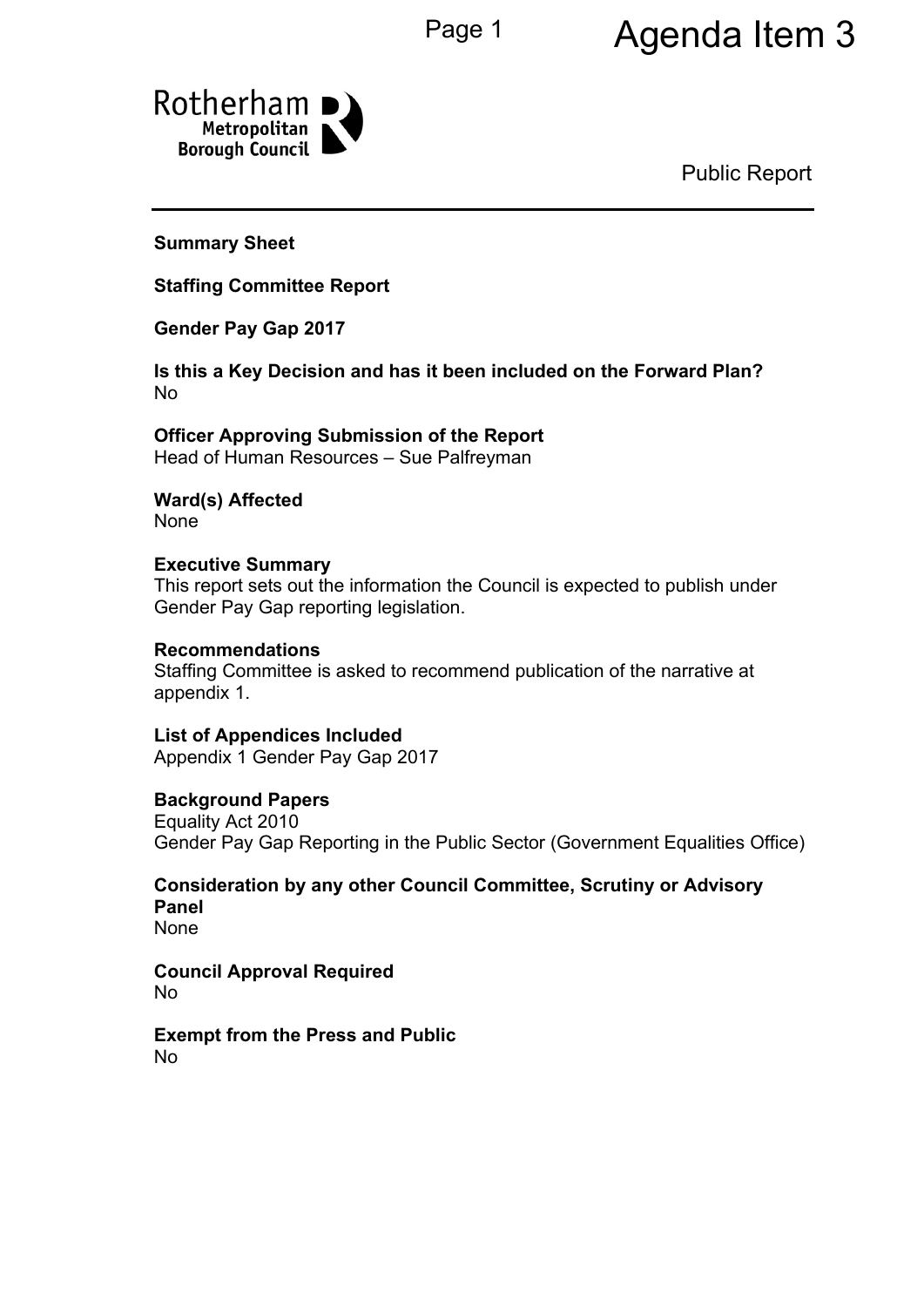#### **Gender Pay Gap 2017**

#### **1. Recommendations**

1.1Staffing Committee is asked to recommend publication of the narrative at appendix 1.

#### **2. Background**

- 2.1 Gender pay reporting legislation requires employers with 250 or more employees to publish statutory calculations every year showing how large the pay gap is between their male and female employees.
- 2.2 Gender pay gap reporting is a different requirement to carrying out an equal pay audit.
	- Equal pay deals with the differences between men and women who carry out the same jobs, similar jobs or work of equal value. It is unlawful to pay people unequally because they are a man or a woman.
	- The gender pay gap shows the difference in the average pay between all men and women in a workforce. If a workforce has a particularly high gender pay gap, this can indicate there may a number of issues to deal with, and the individual calculations may help to identify what those issues are.
- 2.3 From April 2017 employers have up to 12 months to publish this information. There are two sets of regulations.
	- The first is mainly for the private and voluntary sectors (which took effect from 5 April 2017).
	- The second is mainly for the public sector (which took effect from 31 March 2017).

The deadline to report is 30 March 2018 for public sector employers

- 2.4 These results must be published on the Council's website and a government site. This means that the gender pay gap will be publicly available, including to customers, employees and potential future recruits.
- 2.5 The Council has an option to provide a narrative with its calculations which explains the reasons for the results and details of actions being taken to reduce or eliminate the gender pay gap. Appendix 1 shows the Council's narrative.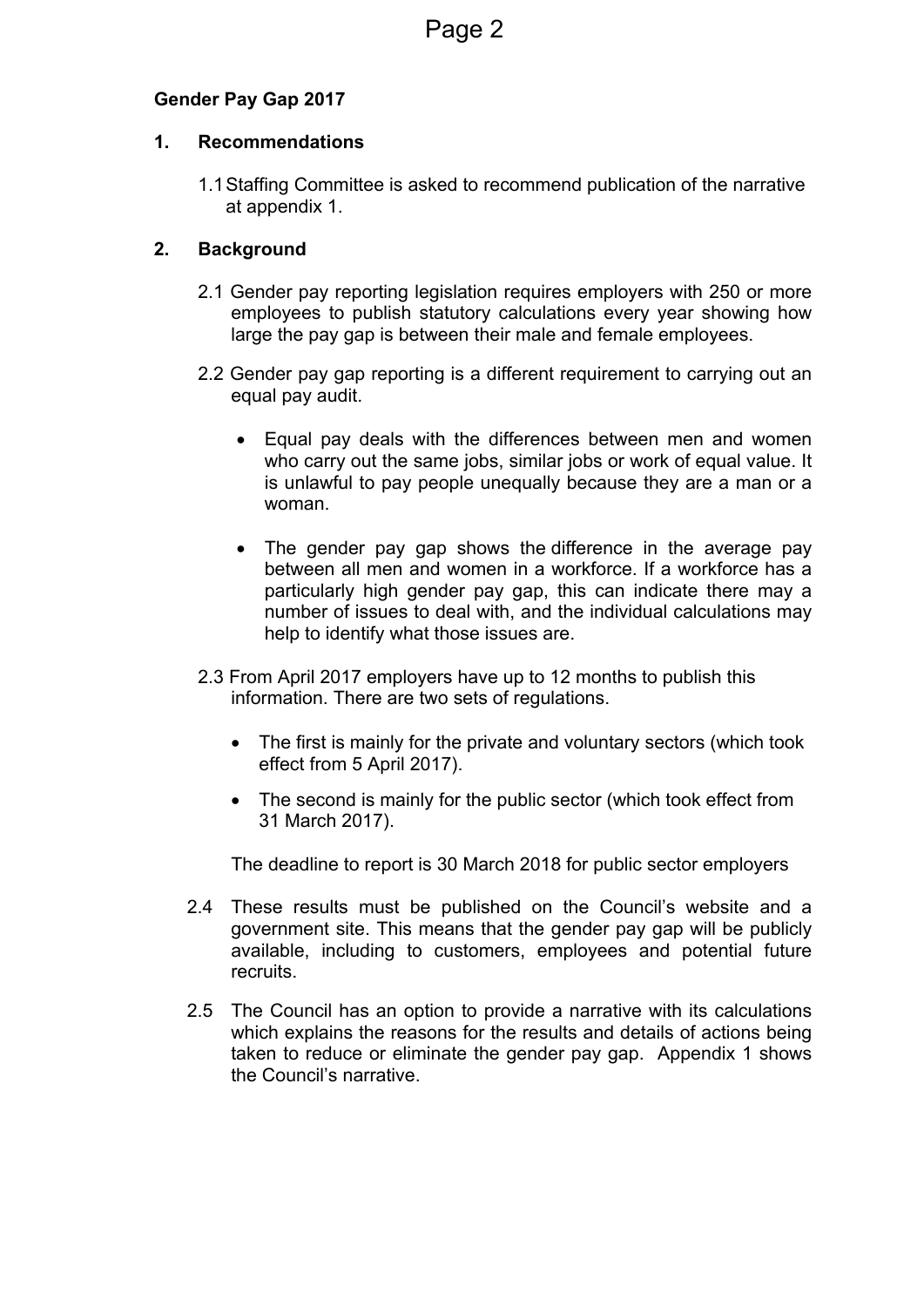#### **3. Key Issues**

- 3.1 The median gender pay gap for the Council was **12.5%** and the mean pay gap **11.5%** which shows that men were paid more than women, however, the figures compare favourably with the average UK gap **20.9%** and EU average **16.7%**.
- 3.2 Regionally only Doncaster has so far published information. Their median pay gap was 21.1% and mean 15.7%.

#### **4. Options considered and recommended proposal**

4.1 Publish the narrative in line with legislative requirements.

#### **5. Consultation**

5.1 Consultation has taken place with Cllr Alam.

#### **6. Timetable and Accountability for Implementing this Decision**

6.1 The legal requirement is for publication by the 30 March 2018.

#### **7. Financial and Procurement Implications**

7.1 None

#### **8. Legal Implications**

8.1 The Council is obliged to publish information under legislation.

#### **9. Human Resources Implications**

9.1 An appropriately rewarded workforce motivates employees and meets standards of fairness and equality required by employment legislation.

#### **10. Implications for Children and Young People**

10.1 Employees working in Children's and Young People's Services are included in the Council's Gender Pay Gap calculations.

#### **11 Equalities and Human Rights Implications**

11.1 Fair pay structures are a requirement of employment and equalities legislation.

#### **12. Implications for Partners and Other Directorates**

12.1 The Gender Pay Gap reporting applies to employees across the Council.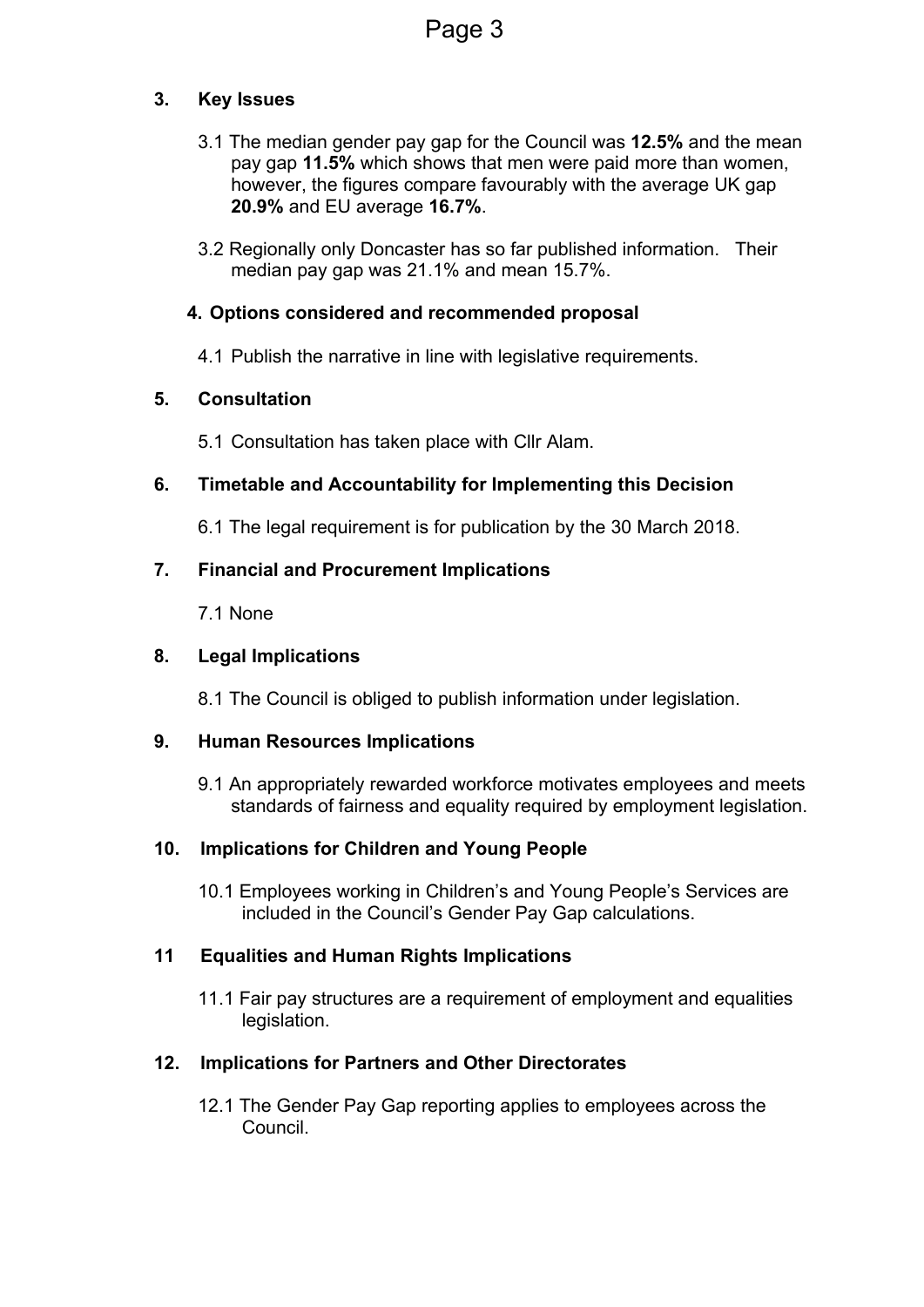#### **13. Risks and Mitigation**

13.1 The Government has indicated its intention to publicly name those organisations that fail to comply with the legislation. A failure to comply would create a reputational risk for the Council.

#### **14 Accountable Officer(s)**

14.1 Chief Executive Sharon Kemp.

Approvals Obtained from:-

Chief Executive – Sharon Kemp

Strategic Director Finance and Customer Services – Judith Badger

Assistant Director of Legal Services:- Dermot Pearson

This report is published on the Council's website or can be found at:-

<http://moderngov.rotherham.gov.uk/ieDocHome.aspx?Categories>=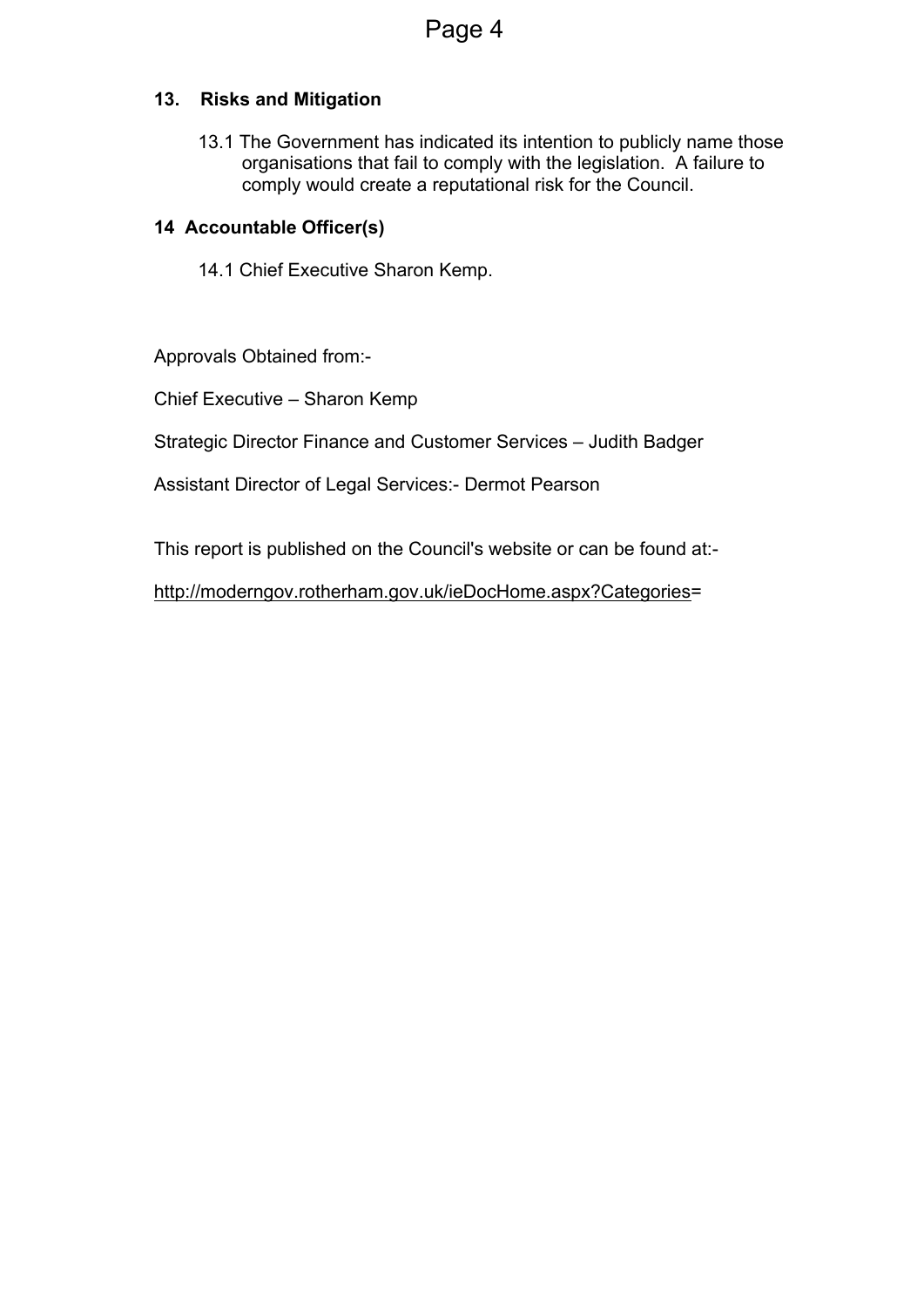**Rotherham Metropolitan Borough Council**

# **Gender Pay Gap 2017**

Rotherham Metropolitan **Borough Council** 

*Big Hearts Big Changes*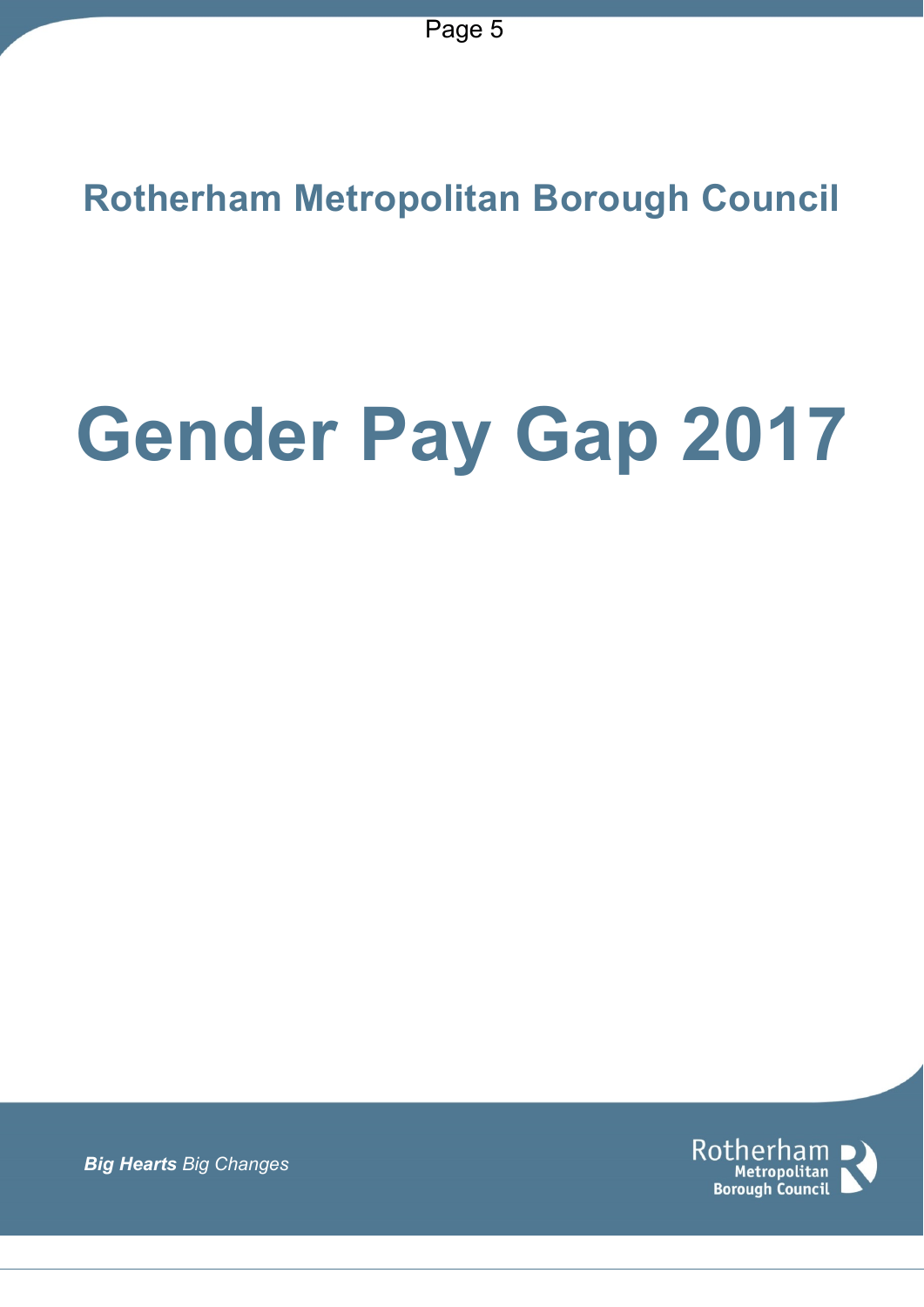## **Introduction**



The Council is committed to having a diverse and inclusive workforce, representative of the communities it serves, and has taken positive steps to improve workplace equality, introducing the UK Living Wage for our lower paid jobs which are predominantly being undertaken by women.

We offer a range of flexible working opportunities to enable our employees to achieve a work life balance, and which encourage and support women returning to work to continue their career on and work on a flexible basis.

I am pleased that the Council has a gender balanced and diverse Strategic Leadership Team and as the first female

Chief executive at the Council I am keen to ensure that we act as role models both within the Council and across the Rotherham Partnership in ensuring gender equality and inclusive growth.

We are eager to provide opportunities for all employees to develop and embed their skills through career pathways, helping them to gain the recognised skills, attainments and professional qualifications required to create a high performing and sustainable workforce irrespective of gender. .

We welcome the transparency and openness in both monitoring and reporting as this is important in tackling inequalities. For example, examining the pay gaps outlined in this report will assist us in identifying further areas for improvement.

I hope you find the report informative.

**Sharon Kemp Chief Executive Rotherham Metropolitan Borough Council**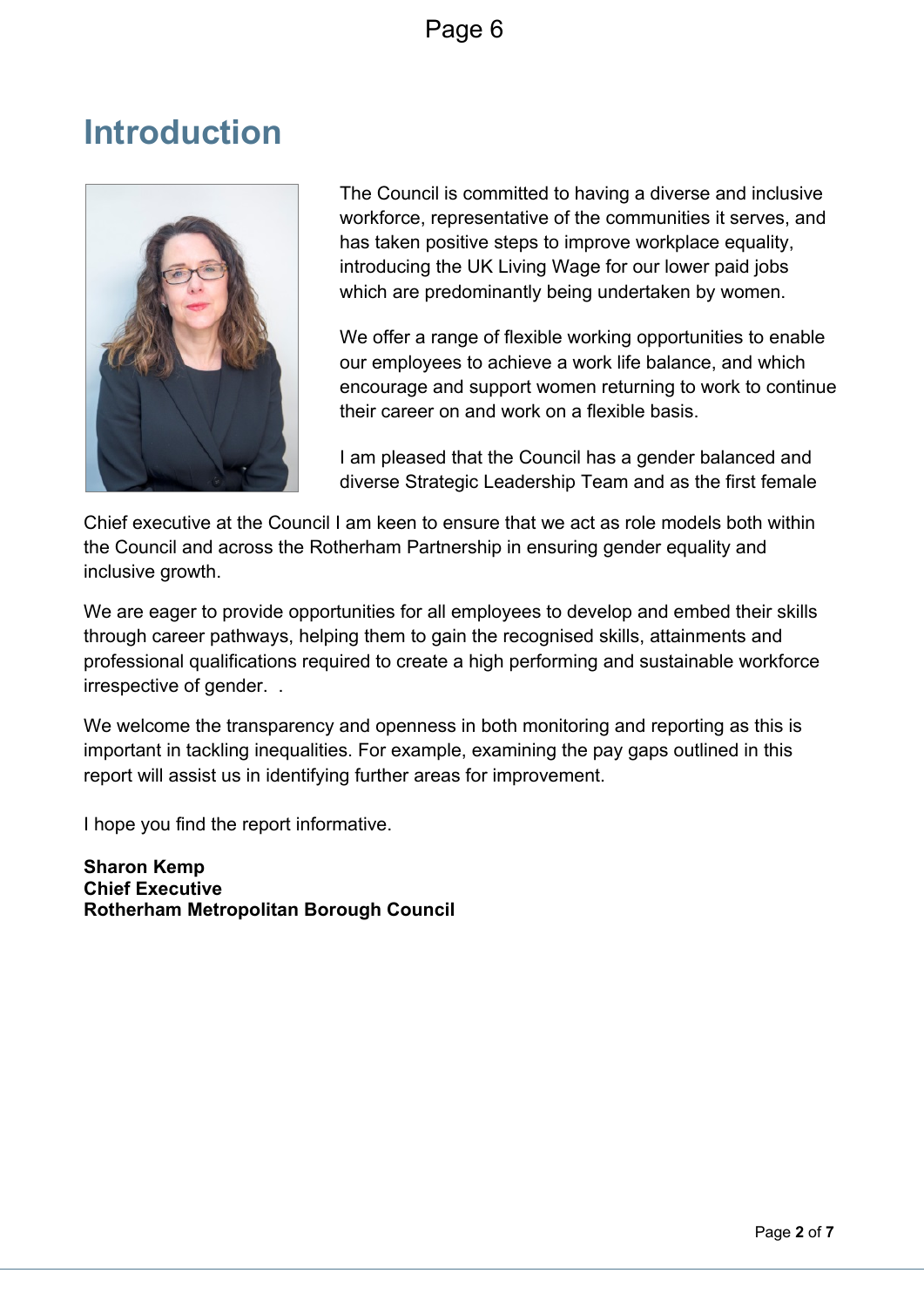## **Background**

Equal pay between men and women is a legal right under both United Kingdom and European Law. The Equality Act 2010 requires employers not to discriminate on grounds of race and disability and similar rules apply to sexual orientation, religion and age.

The Council is committed to and supports the principle of equal pay for all our employees. In pursuit of this objective, it has adopted terms and conditions of employment that have been negotiated and agreed through appropriate collective bargaining mechanisms (national and local) or as a consequence of authority decisions. These terms and conditions are incorporated into contracts of employment.

Ninety five percent of the Council's jobs (excluding school jobs) are covered by the National Joint Council for Local Government Services Single Status Agreement, which contains nationally agreed spinal pay points. All jobs are evaluated against the pay & grading scheme, ensuring a transparent process through which fair and consistent judgements are made on pay.

The gender pay gap is different to equal pay. Rather than considering whether women and men receive equal pay for equal value work, the pay gap is a measure of the disparity in the average earnings of males and females.

From 2017, any organisation that has more than 250 employees must publish and report specific figures about their gender pay gap. The gender pay gap is defined in the regulations as the difference between the average earnings of men and that of women, calculated relative to men's earnings. These calculations must be made using payroll information correct as on a specific date.

For public sector organisations the specific date, or snapshot date is the 31 March and information on pay gaps based on a snapshot date of 31 March 2017 must be published no later than 31 March 2018.

Maintained schools are responsible for publishing their data separately from the Council, which means that schools data is not included in this report.

Data must be published and reported on the following measures:

- Mean gender pay gap in hourly pay
- Median gender pay gap in hourly pay
- Mean bonus gender pay gap
- Median bonus gender pay gap
- Proportion of males and females receiving a bonus payment
- Proportion of males and females in each pay quartile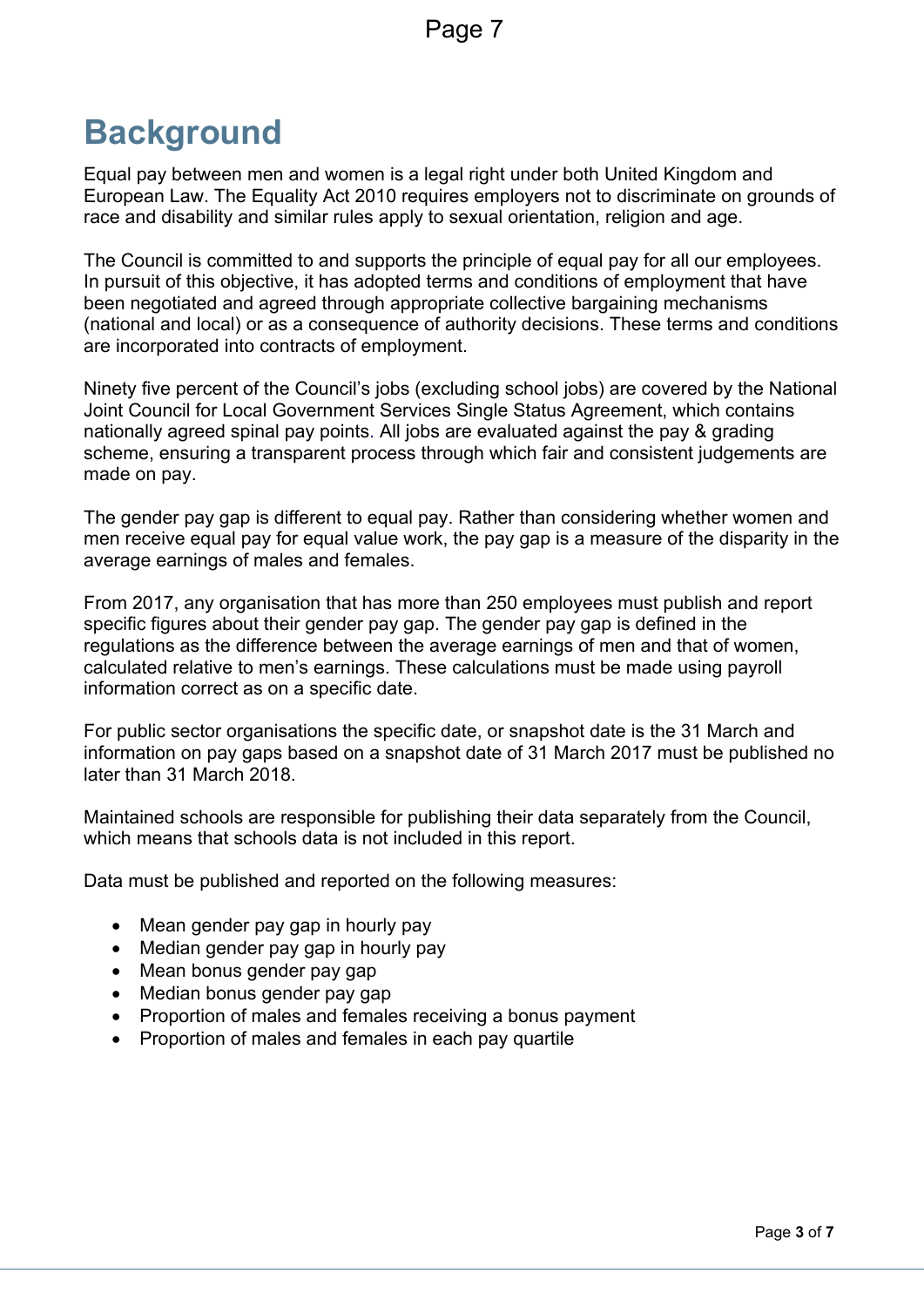Page 8

## **Workforce demographics**



On the snapshot date 31 March 2017 Rotherham Metropolitan Borough Council had 5212 employees working across a wide range of industry sectors.

Females accounted for three quarters of the workforce, predominantly part-time workers in permanent positions whilst the male workforce was predominantly full-time workers in permanent positions.

Since 2010 the number of males working part-time has gradually increased to over one in five which compares to almost two out of three females. Over the same period the number of women in the top 5% of earners has also gradually increased.

As at 31 March 2017 sixty per cent of the Council's top 5% of earners were women, and women made up half of the Senior Leadership Team.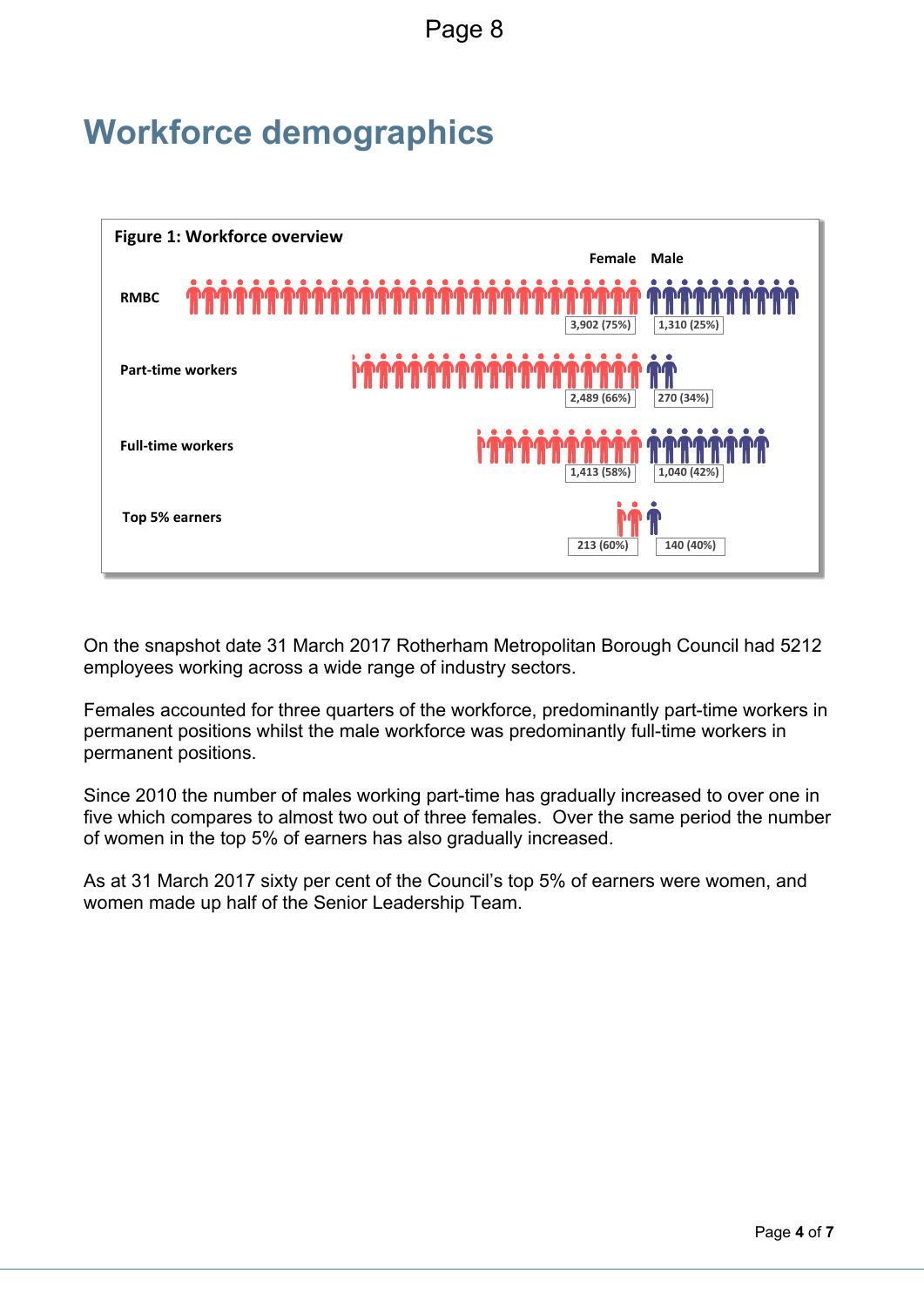## **Gender pay data and analysis**

#### **Means and medians**



The median gender pay gap for the Council was **12.5%** and the mean pay gap **11.5%.** A positive pay gap indicates that men are paid more than women and a negative pay gap that women are paid more than men. The Council's pay gap shows that men were paid more than women, however, the figures compare favourably with the average UK gap 20.9% and EU average 16.7% (Eurostat figures published on the European Commission of Justice's website).



Analysis of other protected characteristics showed a negative 12.4% median pay gap and negative 7.6% mean pay gap for BME employees, which indicates BME employees are paid more than non-BME employees. For disabled employees the median pay gap was a negative 9.7% and for the mean pay gap a negative 1.2%, which indicates that disabled employees are paid more than non-disabled employees.

#### **Bonus**

The Council does not operate any performance rates pay or bonus schemes, therefore has no bonus gender pay gap information to report.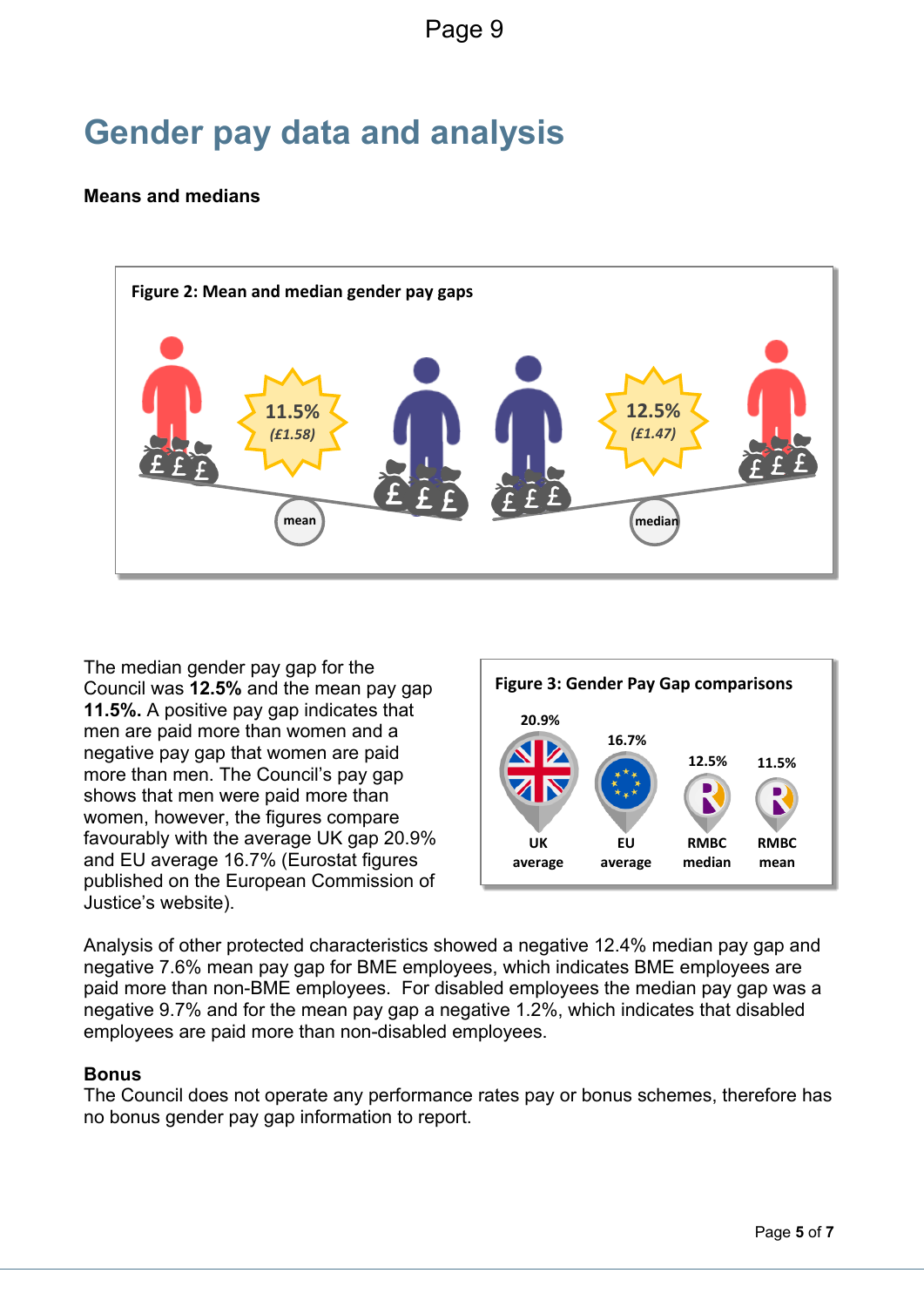

#### **Quartiles**

At 74% female and 26% male, the gender distribution in the two middle quartiles is broadly in line with the overall workforce representation. In the lower quartile, where the Council has a large number of female employees working in traditionally low-paid cleaning and catering roles, there is an over-representation of female workers. The reverse is true in the upper quartile, where the jobs tend to be professionally qualified or dependent on several years of management or other types of experience. Here, women are under-represented.

When looking at the spread of female employees across the quartiles, the ideal would be to see a quarter (25%) of all females in each of the four quartiles; the same goes for male employees. This has almost been achieved for female employees, however, for male employees there is a discrepancy of nine percentage points at the lower and upper quartiles.

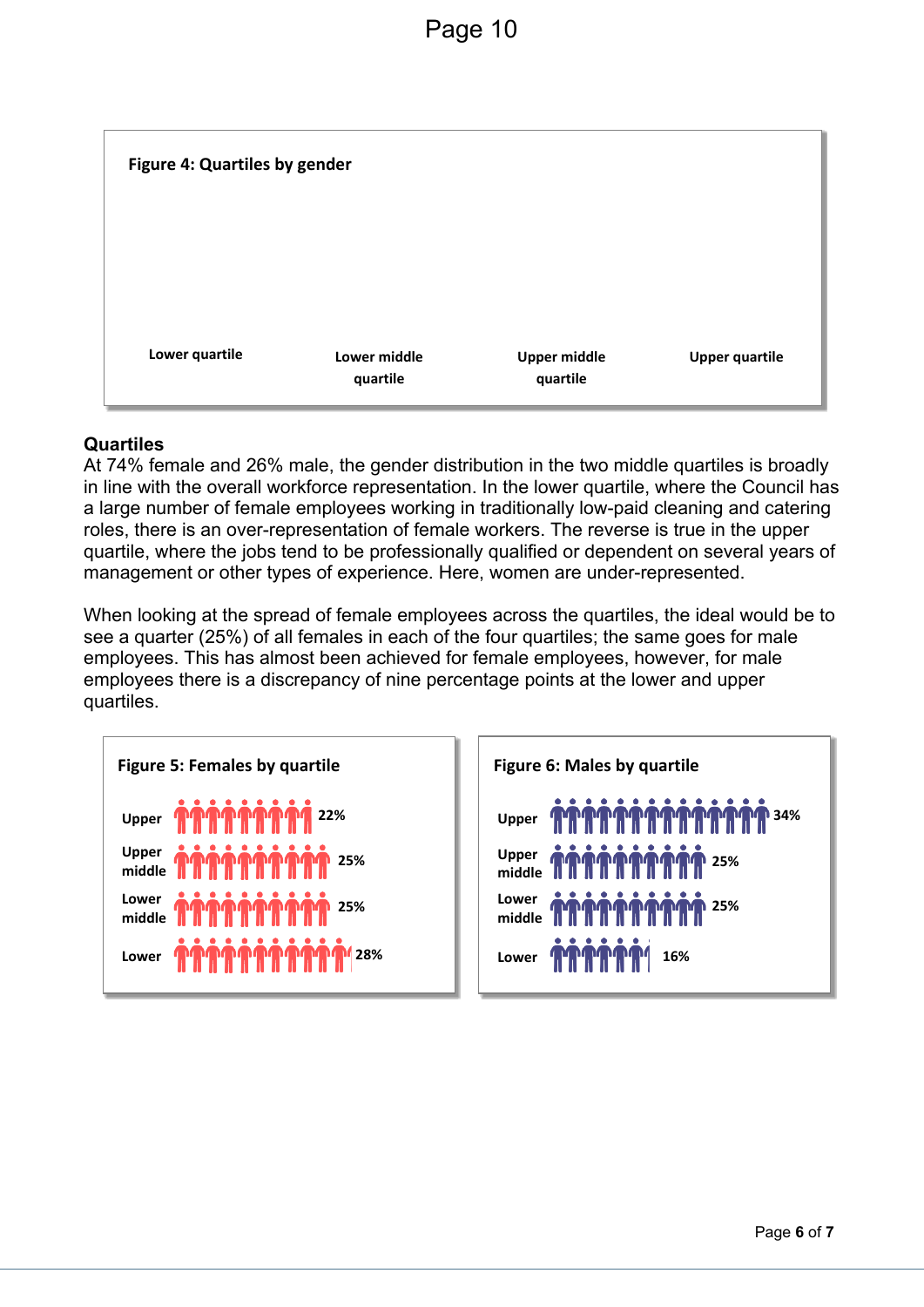### **How we are working to close the Gender Pay Gap**

The Council undertakes equalities monitoring, including gender analysis on learning and development, recruitment activity and promotions. During the 2016/17 year the analysis highlighted that females were more likely than males to have been promoted.

Further monitoring and analysis of the Council's holistic approach to reducing the gender pay gap takes place with key performance indicators reported on a quarterly basis to the Strategic Leadership Team.

A local living wage supplement is applied to lower paid employees, predominantly female, whose hourly rate of pay falls below £8.45 to bring them up to this rate.

To help employees to achieve a better balance between their work and home life, and to support women returning to work and progress in their careers, the Council operates a comprehensive range of flexible working opportunities:

- Flexi-time scheme The scheme is available to many office-based jobs and operates within the hours of 7am-7pm. Within the rules of the scheme up to one flexi-day per month can be taken subject to approval
- Part-time working This can be worked in a variety of patterns including part day, part week and part year
- Job share The duties and responsibilities of one full-time job are divided (normally between two people).
- Compressed weeks or fortnights Contracted hours are worked over 4 days instead of 5 or 9 days instead of 10
- Term-time working This enables parents to spend time at home during school holidays
- Averaged / annualised hours This allows employees to vary their working hours over a year enabling them to match their working hours to personal commitments
- Staggered hours This enables a team to work a variety of start and end times covering a specific period
- Occasional home working This allows employees to be more flexible with their work place providing the opportunity to work from home on an 'as and when' basis
- Permanent home working An employee works solely from home.

The Council also provides support for parents and carers that often go beyond the minimum statutory requirements through maternity/adoption leave, paternity leave, maternity support leave and parental leave.

This range of support and flexible working initiatives help women returning to work following maternity or adoption leave and contribute to reducing the Council's gender pay gap.

The icons used in this report were made by Freepik from [www.flaticon.com,](http://www.flaticon.com/) except for the scales on the front cover which *was made by Laobc from www.1001freedownloads.com.*